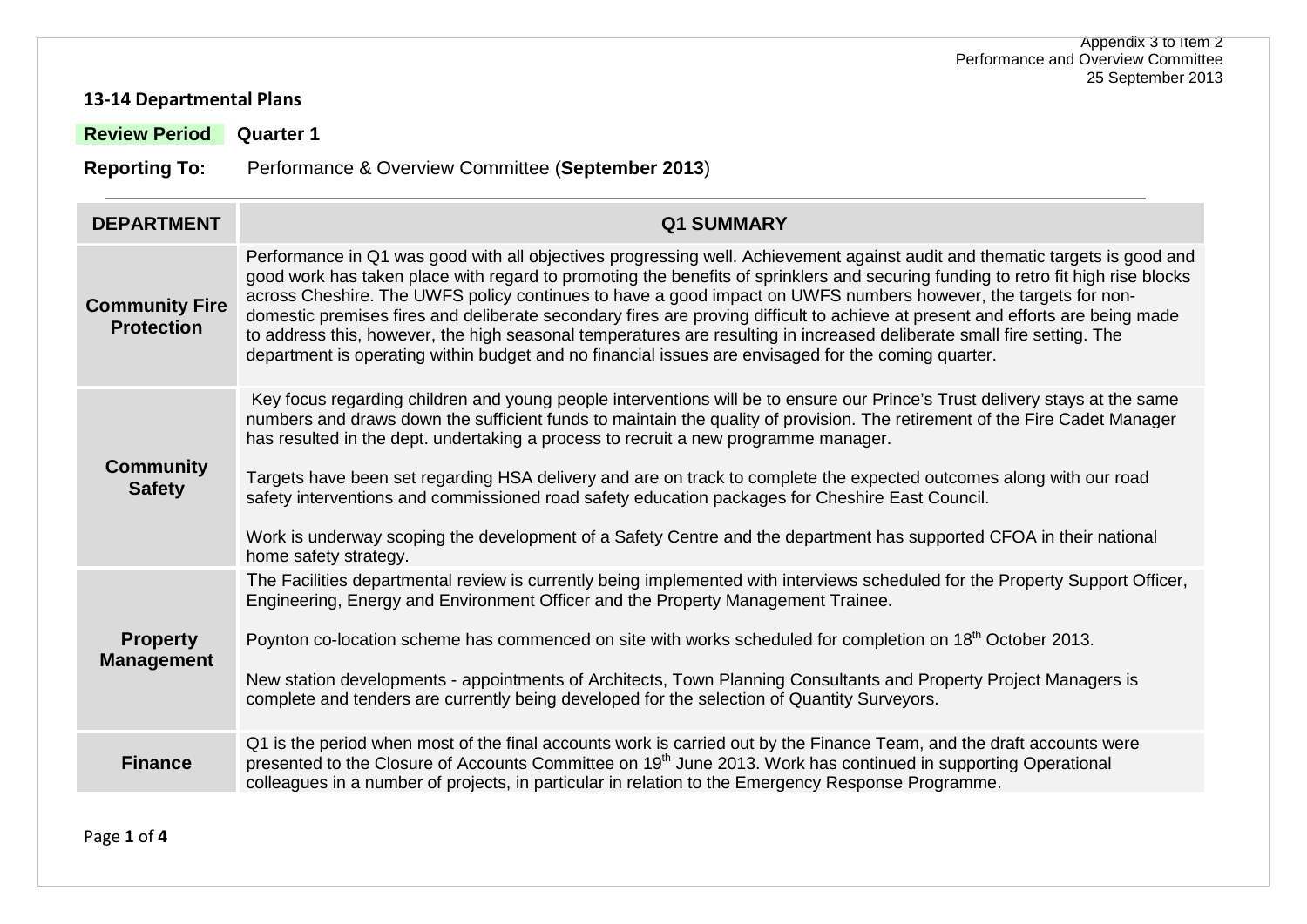## **13-14 Departmental Plans**

| <b>DEPARTMENT</b>                                  | <b>Q1 SUMMARY</b>                                                                                                                                                                                                                                                                                                                                                                                                                                                                                                                                                                                                                                                                                                                                          |
|----------------------------------------------------|------------------------------------------------------------------------------------------------------------------------------------------------------------------------------------------------------------------------------------------------------------------------------------------------------------------------------------------------------------------------------------------------------------------------------------------------------------------------------------------------------------------------------------------------------------------------------------------------------------------------------------------------------------------------------------------------------------------------------------------------------------|
|                                                    |                                                                                                                                                                                                                                                                                                                                                                                                                                                                                                                                                                                                                                                                                                                                                            |
| <b>ICT</b>                                         | Q1 has been a busy period for ICT with work to ensure connectivity is in place for Northwest Fire Control. Some<br>slippages/reforecasting of projects has happened, due mainly to NWFC taking priority, however, there are no longer term<br>implications for this and all are expected to deliver before year end.<br>The department underwent the Value for Money review during this period, which has been challenging, however, the staff has<br>continued to work professionally and deliver excellent support to CFRS staff.                                                                                                                                                                                                                        |
| Legal &<br><b>Democratic</b><br><b>Services</b>    | The Department is on track to deliver against the majority of the key activities and against Performance targets set for<br>2013/14.<br>The Community Right to Challenge procedures have been developed and approved for implementation. The VFM review of<br>Procurement has also been completed and the outcomes are being implemented. A number of other key activities have<br>commenced which support the IRMP10 programme including the engagement of consultants and specialist support to assist<br>with the purchase of land and the procurement of contractors for the new builds. The North West Fire Control project is now in<br>the Start-Up phase and a priority for the next quarter will be the completion of the final legal agreements. |
| <b>Operational</b><br>Policy &<br><b>Assurance</b> | The OPA Department has performed well over the first quarter. All changes from the recent structural review have been<br>implemented with favourable feedback being received internally. The Fleet Services area in particular has seen some<br>significant improvements in performance and processes. There is now a degree of uncertainty due to the potential for<br>industrial action, which the team is planning and preparing for. These preparations affect virtually all areas of our<br>departmental activities and as such will have some impact to varying degrees on Q2 which will be a challenging period.                                                                                                                                    |
| People &<br><b>Development</b>                     | Although there has been a lot of activity within People and Development during the first quarter, a lot of the focus has been on<br>supporting specific work streams within IRMP10, namely On-Call recruitment, the implementation of Value for Money reviews<br>and the work associated with the new duty systems.<br>In April the first On-Call recruitment campaign was launched at Runcorn and following a local media campaign, a series of                                                                                                                                                                                                                                                                                                           |

Page **2** of **4**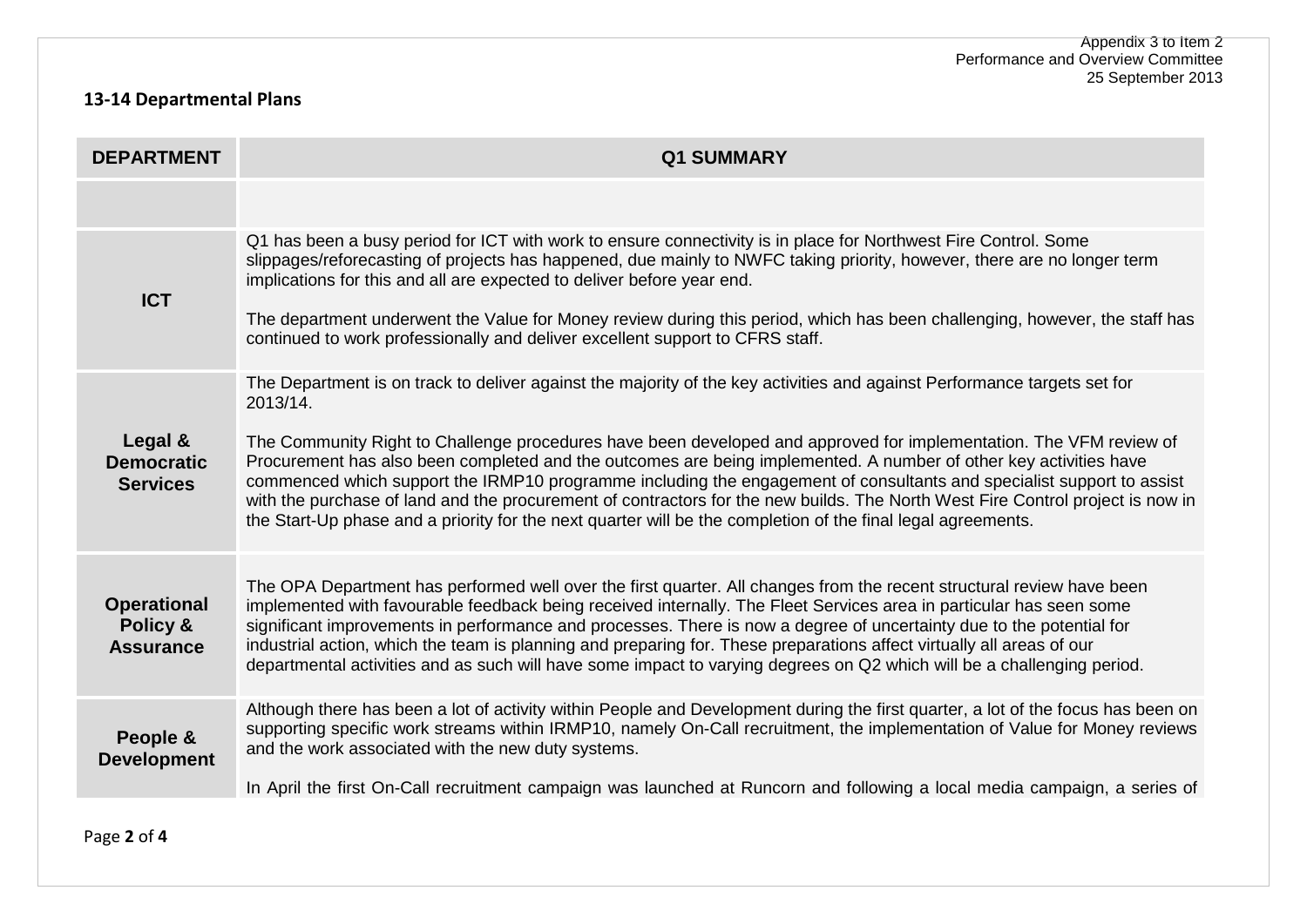## **13-14 Departmental Plans**

| <b>DEPARTMENT</b>                                                   | <b>Q1 SUMMARY</b>                                                                                                                                                                                                                                                                                                                                                                                                                                                                                                                                                                                                                                                                                                                                                                                                                                                                                                                                                                                                                                                                                                                                                                                                                                                                            |
|---------------------------------------------------------------------|----------------------------------------------------------------------------------------------------------------------------------------------------------------------------------------------------------------------------------------------------------------------------------------------------------------------------------------------------------------------------------------------------------------------------------------------------------------------------------------------------------------------------------------------------------------------------------------------------------------------------------------------------------------------------------------------------------------------------------------------------------------------------------------------------------------------------------------------------------------------------------------------------------------------------------------------------------------------------------------------------------------------------------------------------------------------------------------------------------------------------------------------------------------------------------------------------------------------------------------------------------------------------------------------|
|                                                                     | Open Days were held on station that attracted in excess of 160 potential candidates. The Open Days provided attendees with<br>a valuable insight into the role of an On-Call firefighter and the HR team were on hand to provide information relating to the<br>recruitment process. The enthusiastic support offered by the Runcorn staff was instrumental in bringing the Open Day events<br>to life and helped to generate a very positive impression to potential future recruits. The campaign delivered a total of 65<br>applicants and it is expected that by the end of the recruitment process we could have secured up to 12 new recruits which is<br>in line with the requirements. Similarly, in May a recruitment campaign was launched in Macclesfield. Using the same formula,<br>supported by the local watches, this campaign generated 39 applicants, 17 of which were recently invited to the written tests.<br>Although this campaign is still ongoing it is anticipated that it will generate approximately 10-12 new recruits. Following<br>completion of the recruitment campaigns, an evaluation to review "lessons learned" will be undertaken in preparation for the<br>next recruitment campaign which is scheduled to be launched for Alsager in September 2013. |
|                                                                     | During Q1 the HR Business Partners have been involved with the Project Team to support the design of alternative duty<br>systems with specific consideration on the impact of working time regulations, additional hours, overtime arrangements and<br>detached duty agreements. Workforce data continues to be produced to support IRMP10 project planning. Discussions<br>relating to new duty systems are now a standing item on the JCNP agenda to promote effective negotiations and<br>transparency.                                                                                                                                                                                                                                                                                                                                                                                                                                                                                                                                                                                                                                                                                                                                                                                   |
|                                                                     | The Workforce Development and Payroll teams have carried out preparation work in the configuration of Gartan, however, the<br>process has been delayed due to delays with the availability module going live and difficulties in setting up an appropriate<br>interface between Gartan and SAP. Whilst it is not anticipated that this will have a major impact, it is important that these<br>difficulties are resolved to keep the project on track.                                                                                                                                                                                                                                                                                                                                                                                                                                                                                                                                                                                                                                                                                                                                                                                                                                       |
| <b>Planning</b><br><b>Performance &amp;</b><br><b>Communication</b> | Production and implementation of the new Community Risk Management model was a key project completed during the first<br>quarter, while staff from different areas of the department were involved in managing what was a highly successful event to<br>mark the 20 <sup>th</sup> anniversary of the Service's association with the Princes Trust.                                                                                                                                                                                                                                                                                                                                                                                                                                                                                                                                                                                                                                                                                                                                                                                                                                                                                                                                           |
|                                                                     | Considerable preparation work was done in advance of the department's Value for Money review including the production of a<br>self assessment report. Preparations for media and communications post North West Control are beginning to occupy<br>increasing amounts of staff time and as this will become more intense in quarter 2, there may be an impact on other projects.                                                                                                                                                                                                                                                                                                                                                                                                                                                                                                                                                                                                                                                                                                                                                                                                                                                                                                             |
|                                                                     | The staff survey project was poised to go ahead but has been delayed because of potential strike action – if this occurs, this                                                                                                                                                                                                                                                                                                                                                                                                                                                                                                                                                                                                                                                                                                                                                                                                                                                                                                                                                                                                                                                                                                                                                               |

Page **3** of **4**